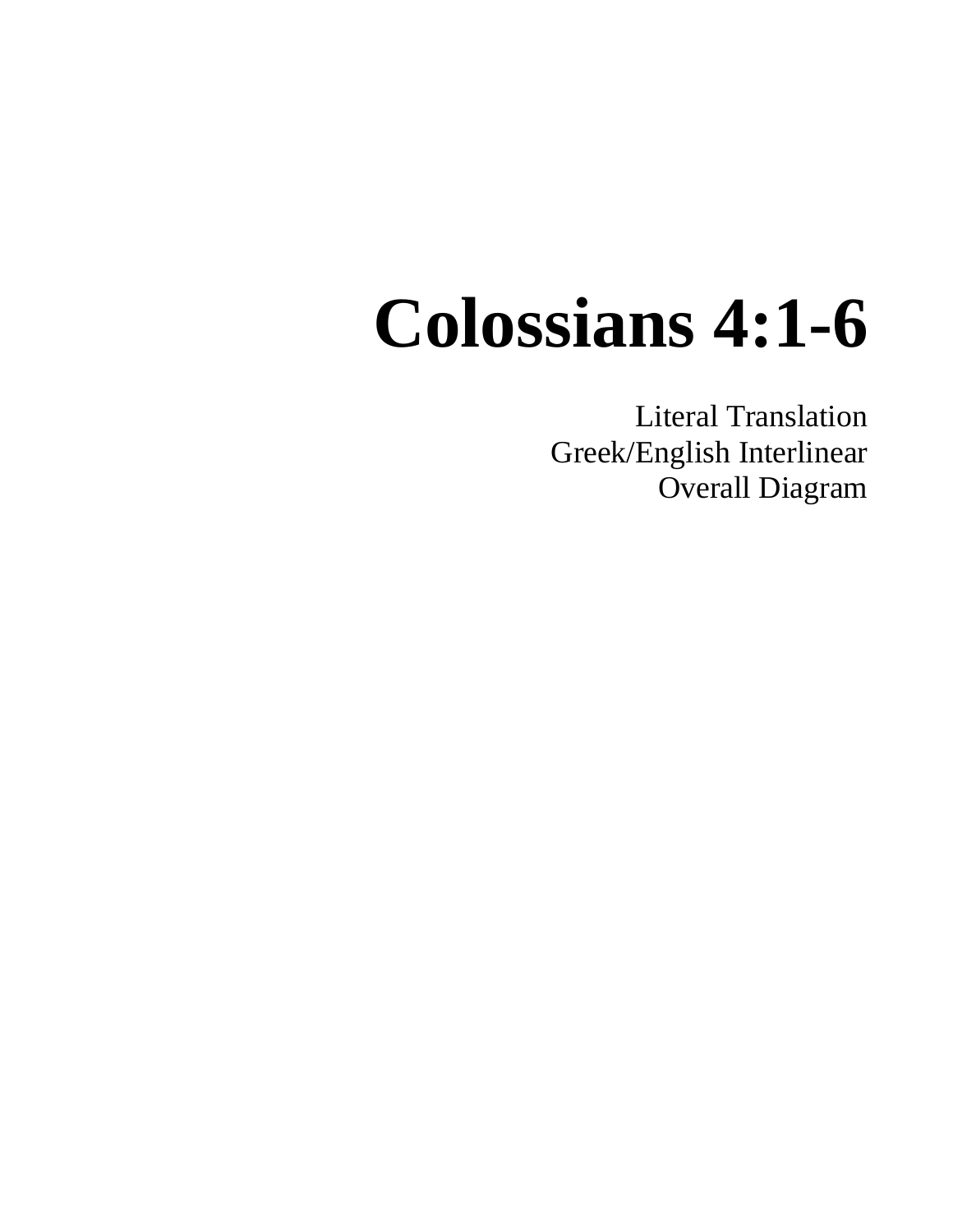**Colossians 4:1-6** Literal English Translation

**Colossians Chapters 3-4 The Duty of Those Completed in Christ**

**Colossians 3:5-4:14 The Principles of the Completed Life** (continued)

**3) APPLICATION** (continued)

**Colossians 3:18-4:1 The Order of the Completed Life** (continued)

Colossians 4:1 The Command Concerning Masters

1) **Masters, that which is just and equal be giving to the slaves, having known that also you yourselves have** *a* **master in** *the* **heavens.**

#### **4) APPLICATION**

**Colossians 4:2-4 Concerning Prayer**

> Colossians 4:2 Personal

**2) Be continuing** *in* **prayer, by watching in it in thanksgiving;**

Colossians 4:3-4 Paul

**3)** *by* **praying together also concerning us, in order that God might open to us** *a* **door of the Word to speak the mystery of Christ, on account of which also I have been bound,**

**4) in order that I might make it manifest as it is necessary** *for* **me to speak.**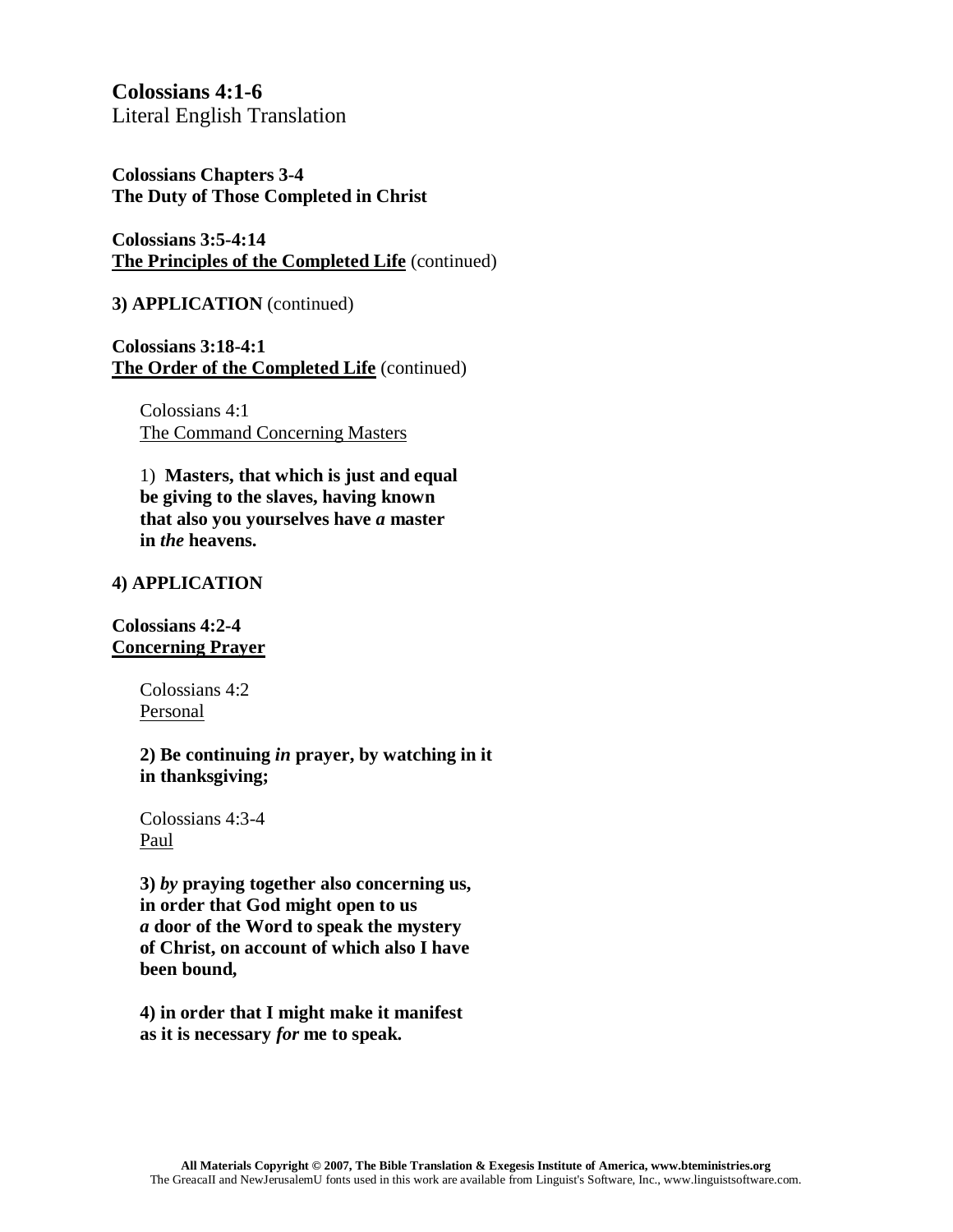**Colossians 4:1-6** Literal English Translation

#### **5) APPLICATION**

#### **Colossians 4:5 Concerning the Approach to Non-Believers**

**5) Be walking in wisdom toward the ones outside,** *by* **redeeming the time.**

#### **6) APPLICATION**

**Colossians 4:6 Concerning Speech**

**6)** *Let* **your speech always** *be* **in grace, having been seasoned** *with* **salt, that you should know how it is necessary to answer each one.**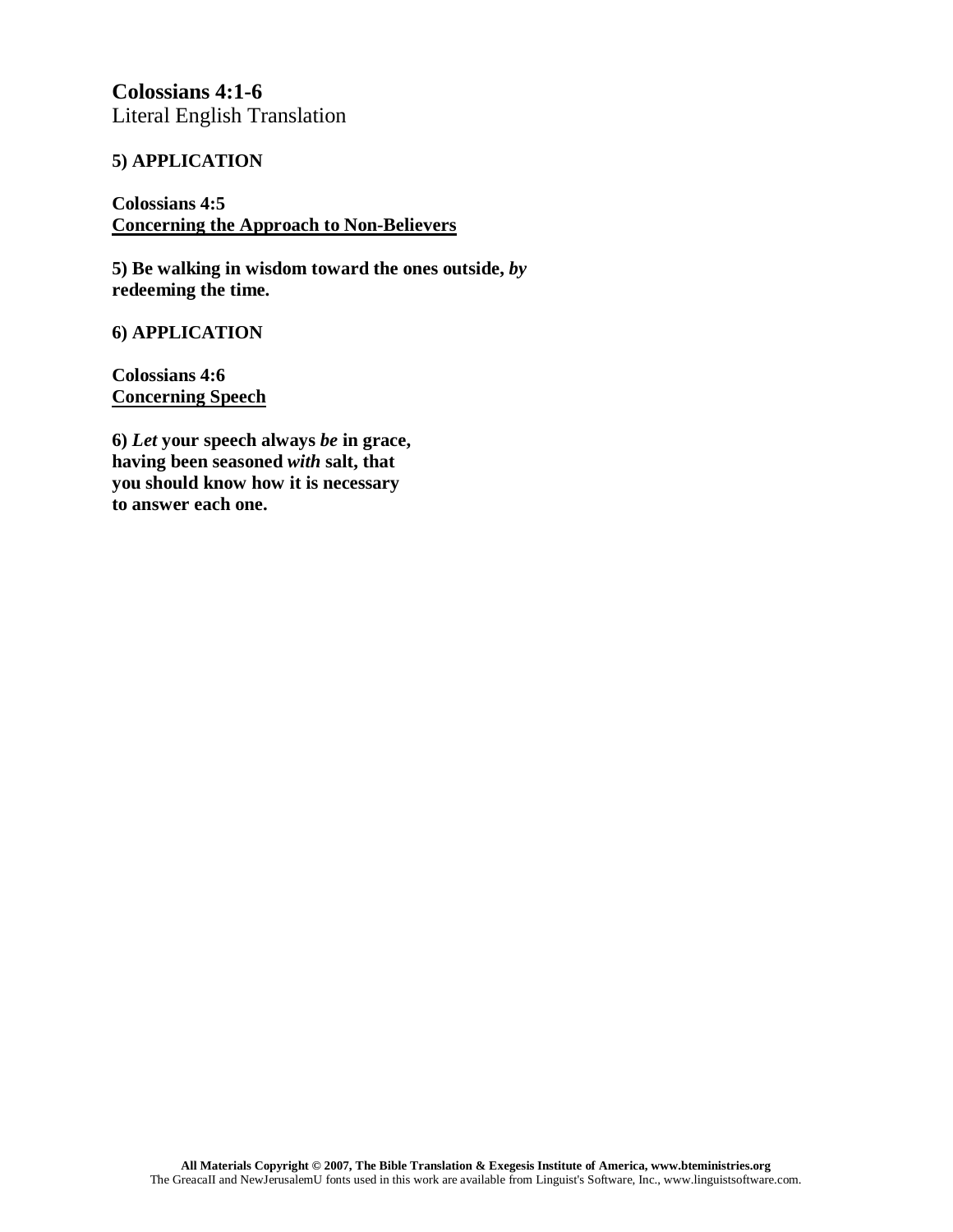## **Colossians 4:1-6**

Greek / English Interlinear

 $1)$ οί κύριοι, τὸ δίκαιον καὶ τὴν ἰσότητα τοῖς δούλοις παρέχεσθε, the lords. iust the equal the to slaves be giving, the and έχετε Κύριον έν ούρανοις. ∈ἰδότες <u>ὅτι καὶ</u> **νωεῖς** having known that also yourselves you have Lord  $in$ heavens.  $(ovpav\hat{\omega})$ (heaven)

 $2)$ προσκαρτερείτε, γρηγορούντες έν αύτη έν Τῆ προσευχῆ The be continuing, watching it prayer  $in$  $in$ 

εὐχαριστία· thanksgiving;

 $3)$ προσευχόμενοι άμα καὶ περὶ ήμῶν, ἵνa ò Θεὸς praying together also concerning us, in order that the God

ἀνοίξη ήμιν θύραν του λόγου, λαλήσαι τὸ μυστήριον του the of word, to speak might open to us door mystery the the

 $\delta$ <sup>1</sup> ő καì. **δέδεμαι·** Χριστού. of Christ, on account of which also I have been bound;

- $\left( 4\right)$ ἵνα φανερώσω αὐτὸ, ώς δεî με λαλήσαι. in order that I might manifest it, as it is necessary me to speak.
- έν σοφία περιπατεΐτε πρός  $5)$ **TOUS** ἔξω. τὸν καιρόν in wisdom be walking toward the ones outside, the time

έξαγοραζόμενοι. redeeming.

λόγος ὑμῶν πάντοτε ἐν χάριτι, ἅλατι ήρτυμένος, ∈ἰδέναι 6)  $\dot{\mathbf{o}}$ the word of you always in grace, salt having been seasoned, to know

δ∈ῖ ύμας ένι έκάστω αποκρίνεσθαι. πῶς how it is necessary you to one each to be answering.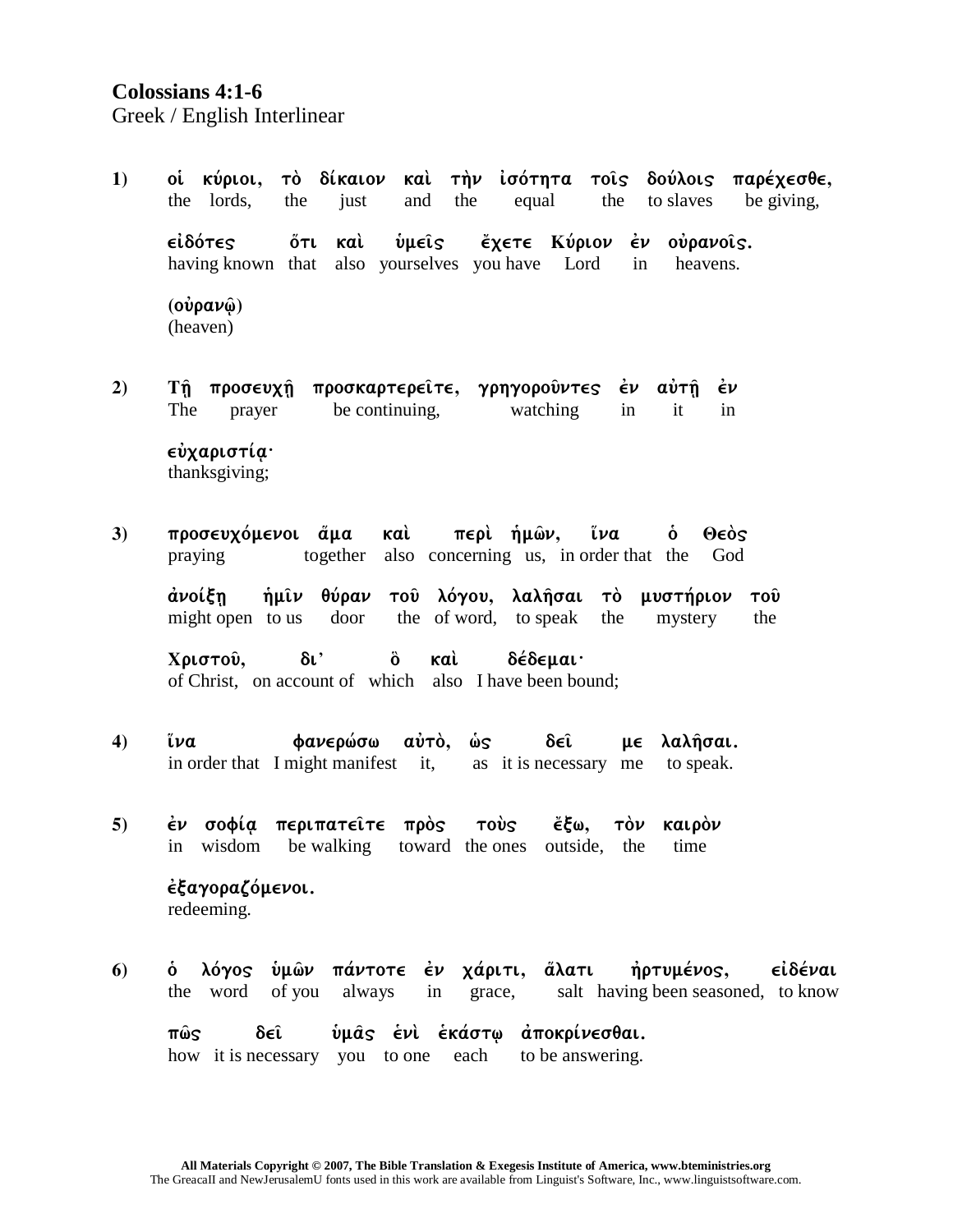## **Colossians 4:1-6** Diagram

 $1)$ 

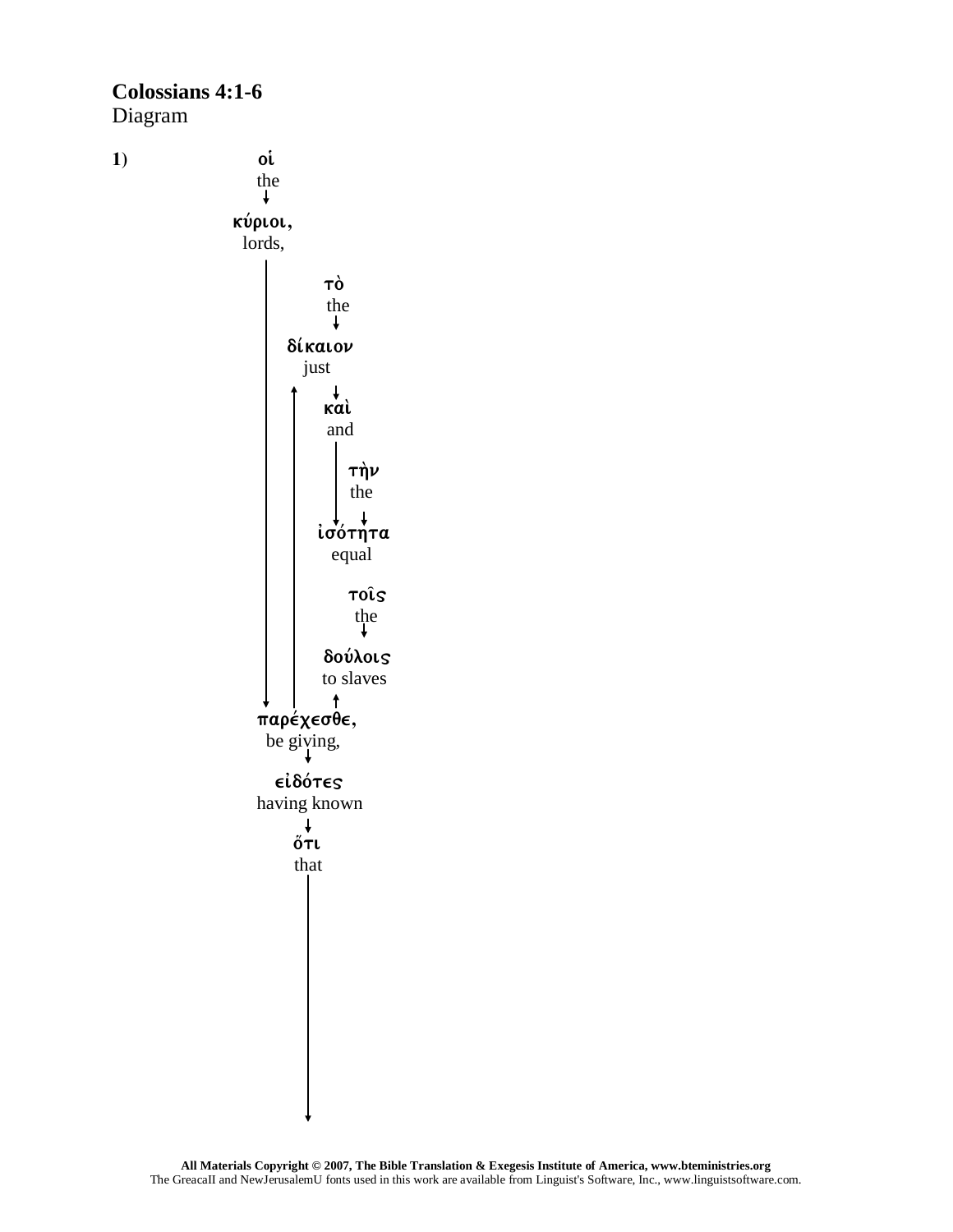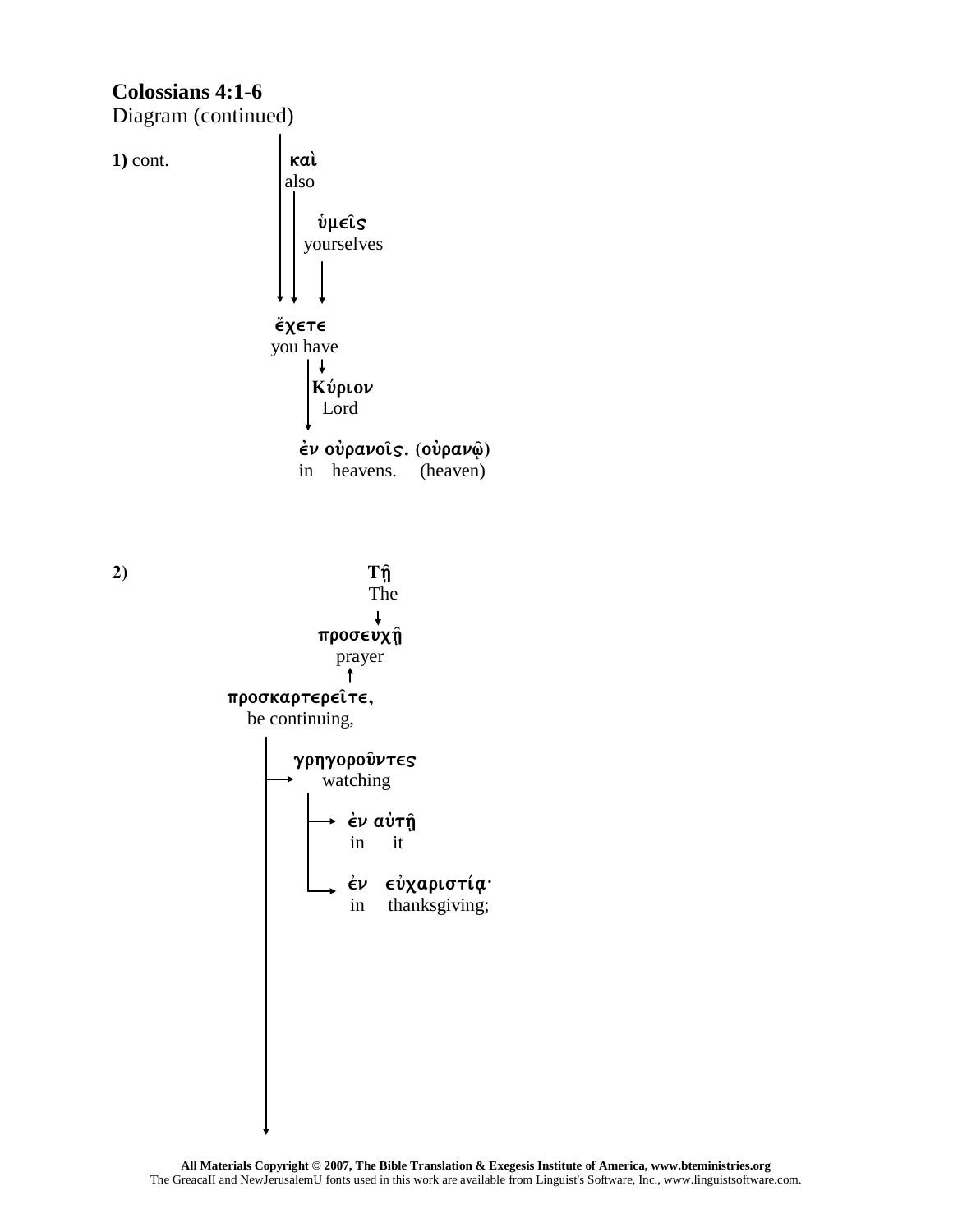

All Materials Copyright  $@$  2007, The Bible Translation & Exegesis Institute of America, www.bteministries.org The GreacalI and New Jerusalem U fonts used in this work are available from Linguist's Software, Inc., www.linguistsoftware.com.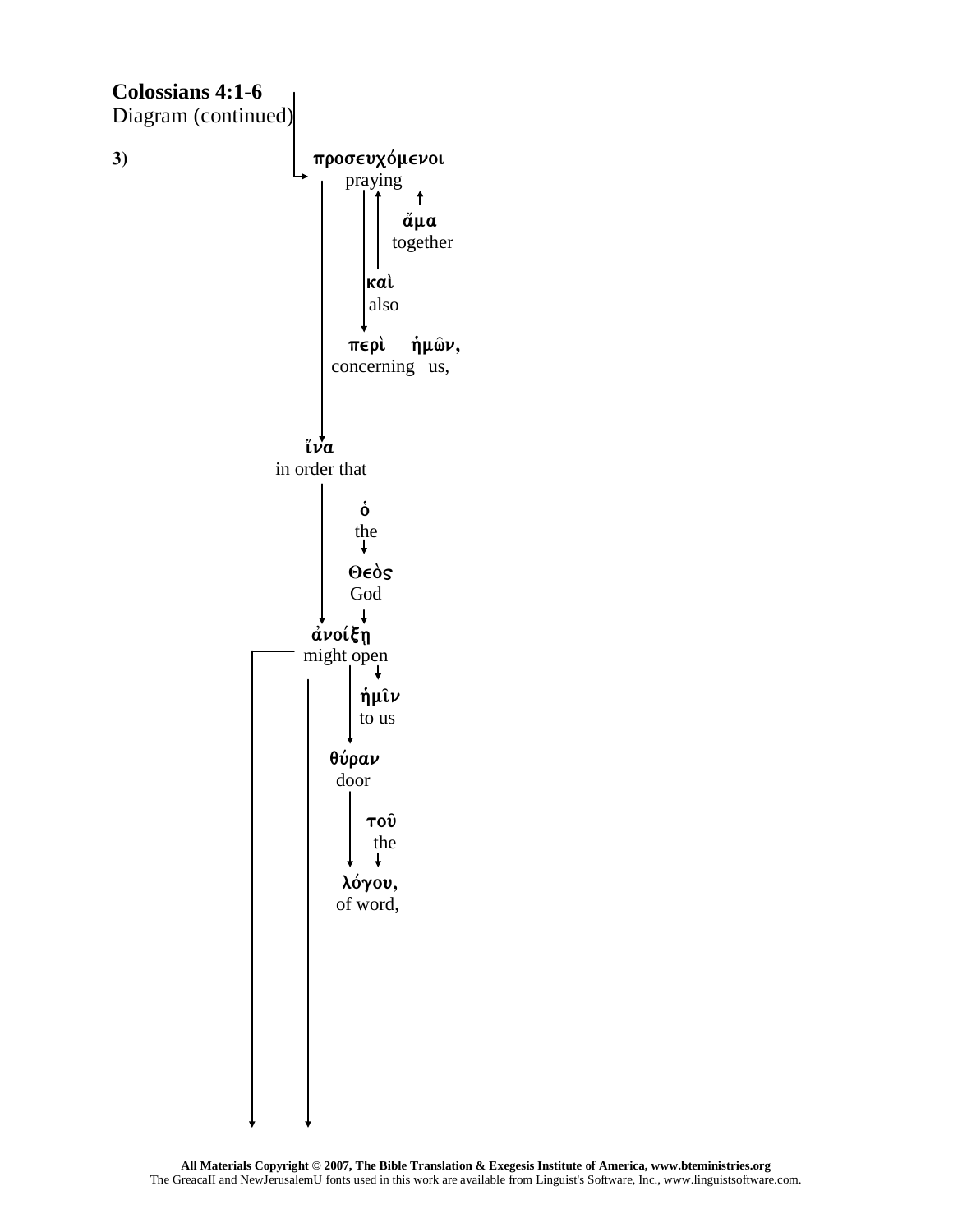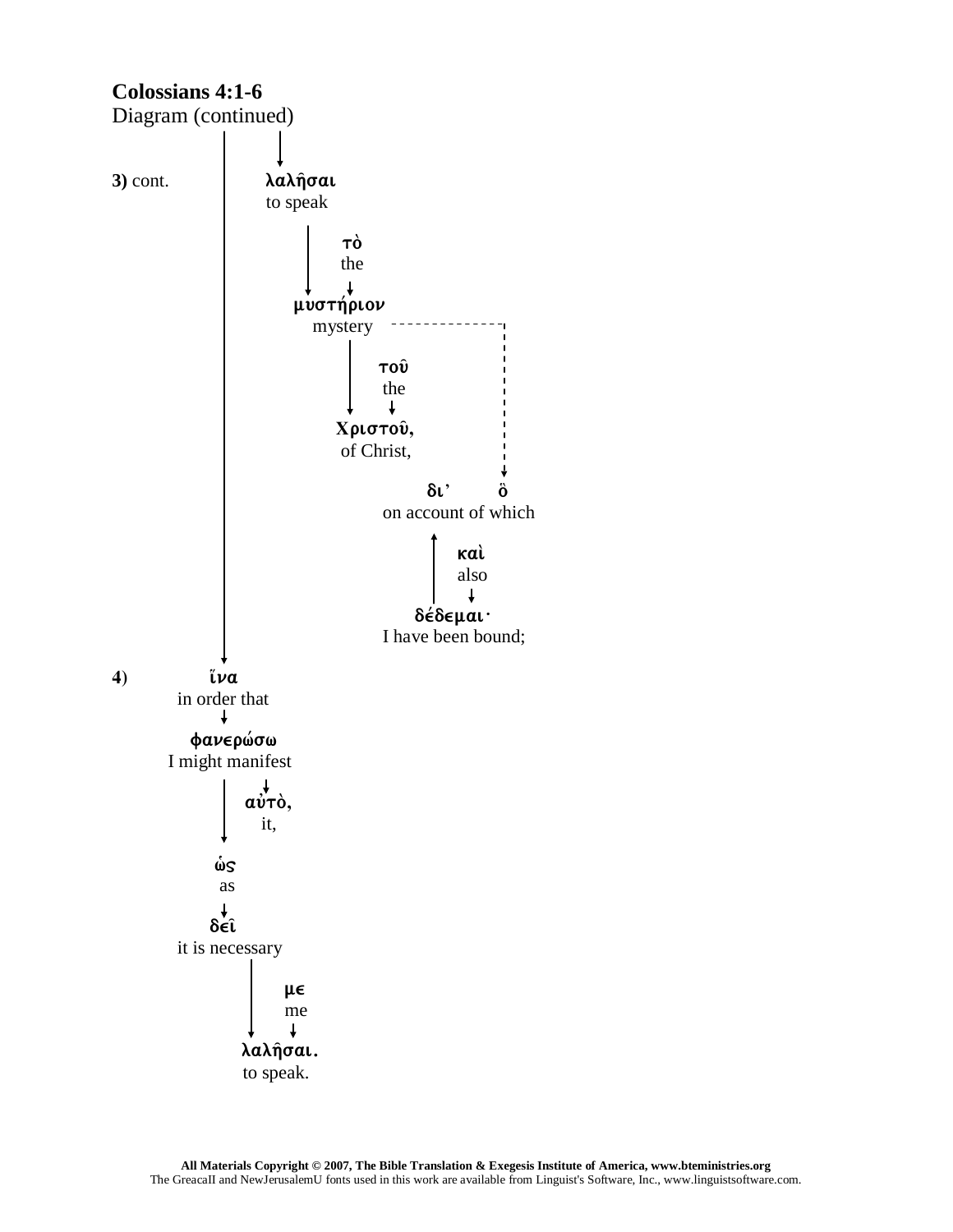## **Colossians 4:1-6** Diagram (continued)



redeeming.